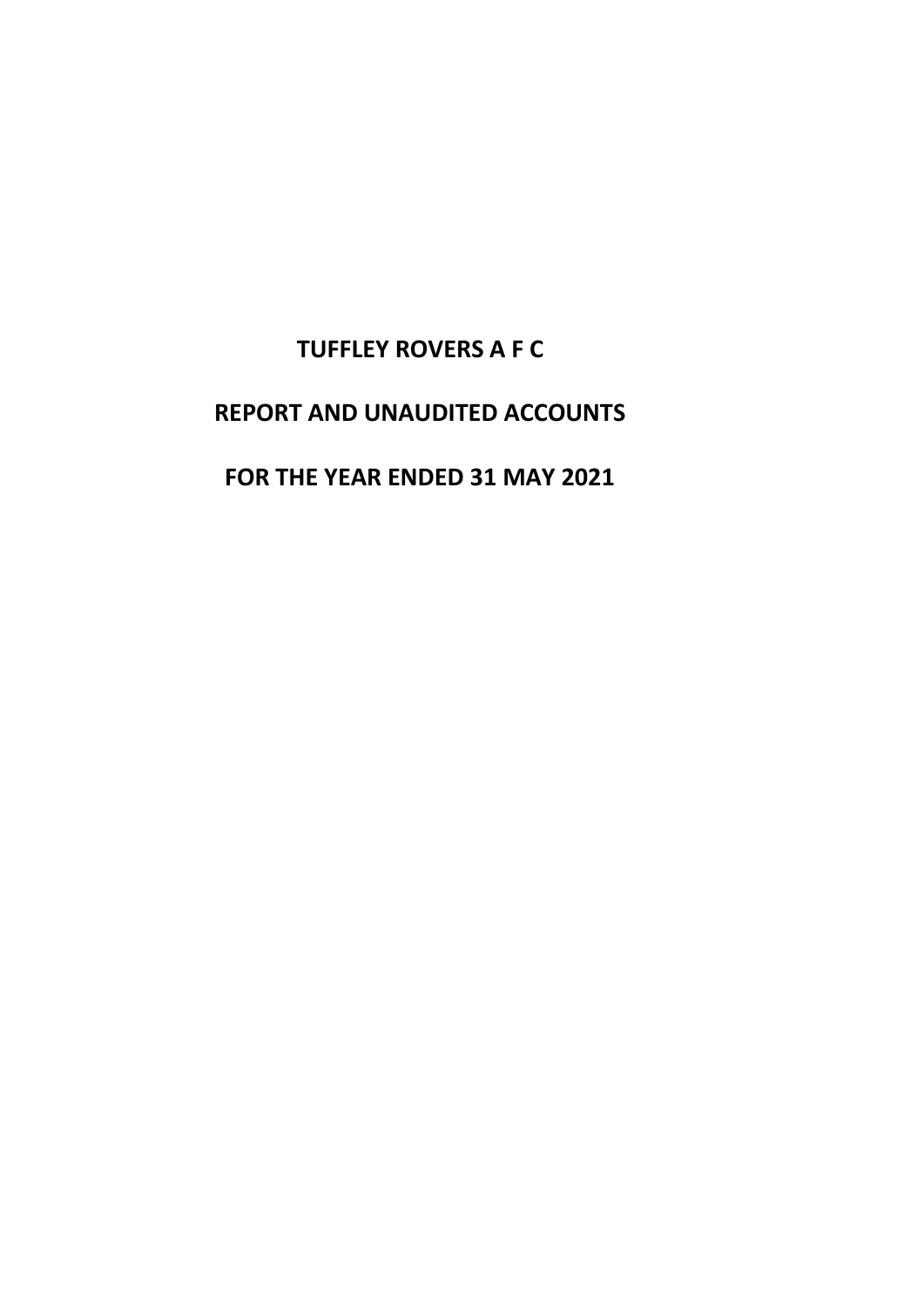### **LEGAL AND ADMINISTRATIVE INFORMATION**

# **FOR THE YEAR ENDED 31 MAY 2021**

| Committee         | G Moody (Chair)                            |  |  |
|-------------------|--------------------------------------------|--|--|
|                   | D Griffiths (General Secretary)            |  |  |
|                   | D Boon (Football Chair)                    |  |  |
|                   | N Spiller (Football Secretary)             |  |  |
|                   | N Buckingham (Social Chair)                |  |  |
|                   | N Peart (Social Secretary)                 |  |  |
|                   | S Spiller (Compliance Officer)             |  |  |
|                   | K Blackburn (Head of Football Development) |  |  |
| Principal address |                                            |  |  |
|                   | Glevum Park                                |  |  |
|                   | Lower Tuffley Lane                         |  |  |
|                   | Gloucester                                 |  |  |
|                   | GL2 5DP                                    |  |  |

Accountants

TaxAssist Gloucester & Cheltenham 152 Bristol Road Gloucester GL1 5SR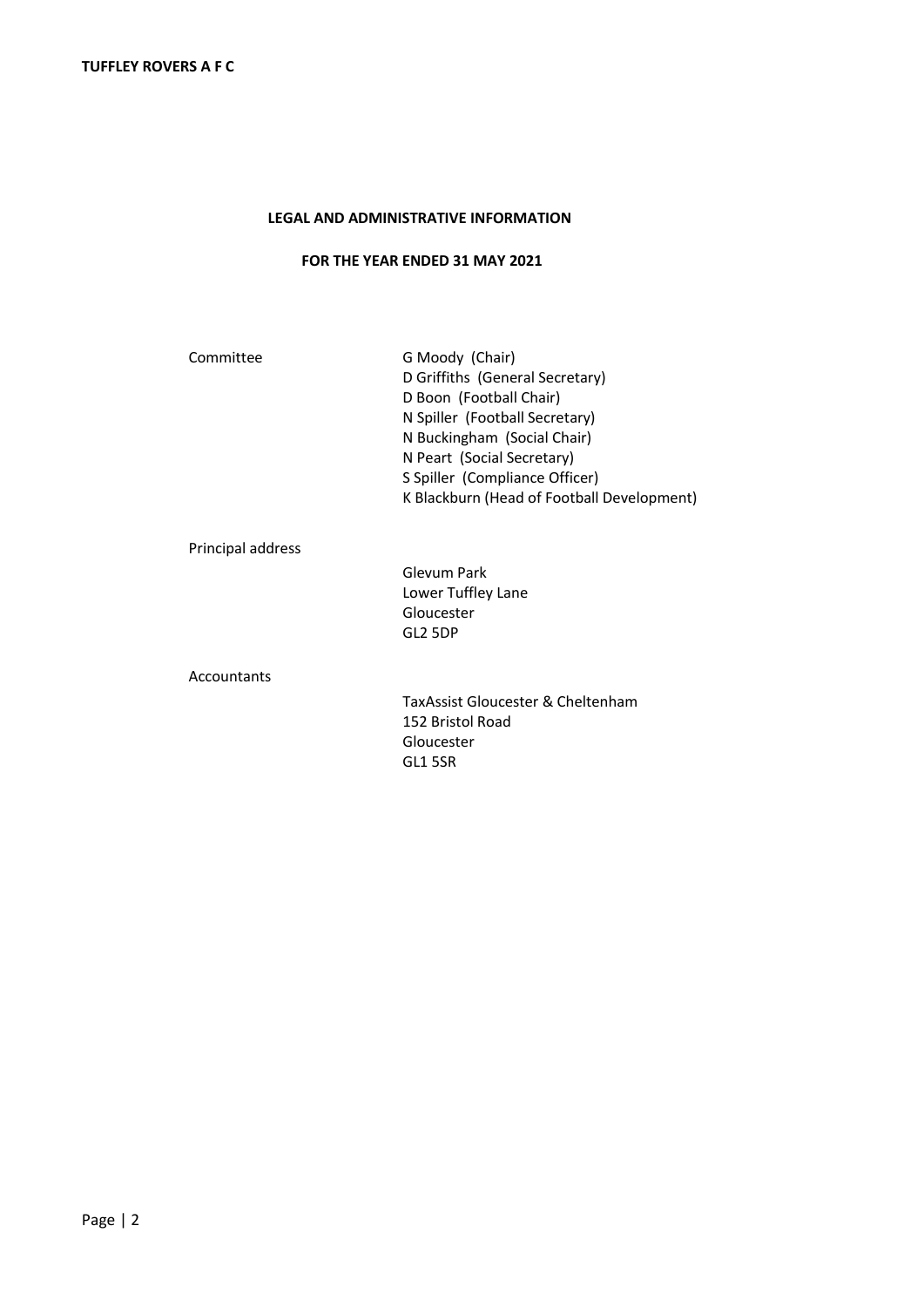### **CONTENTS**

| Report of the committee         | 4 - 6   |
|---------------------------------|---------|
| Statement of financial position | 7       |
| Income statement                | $8 - 9$ |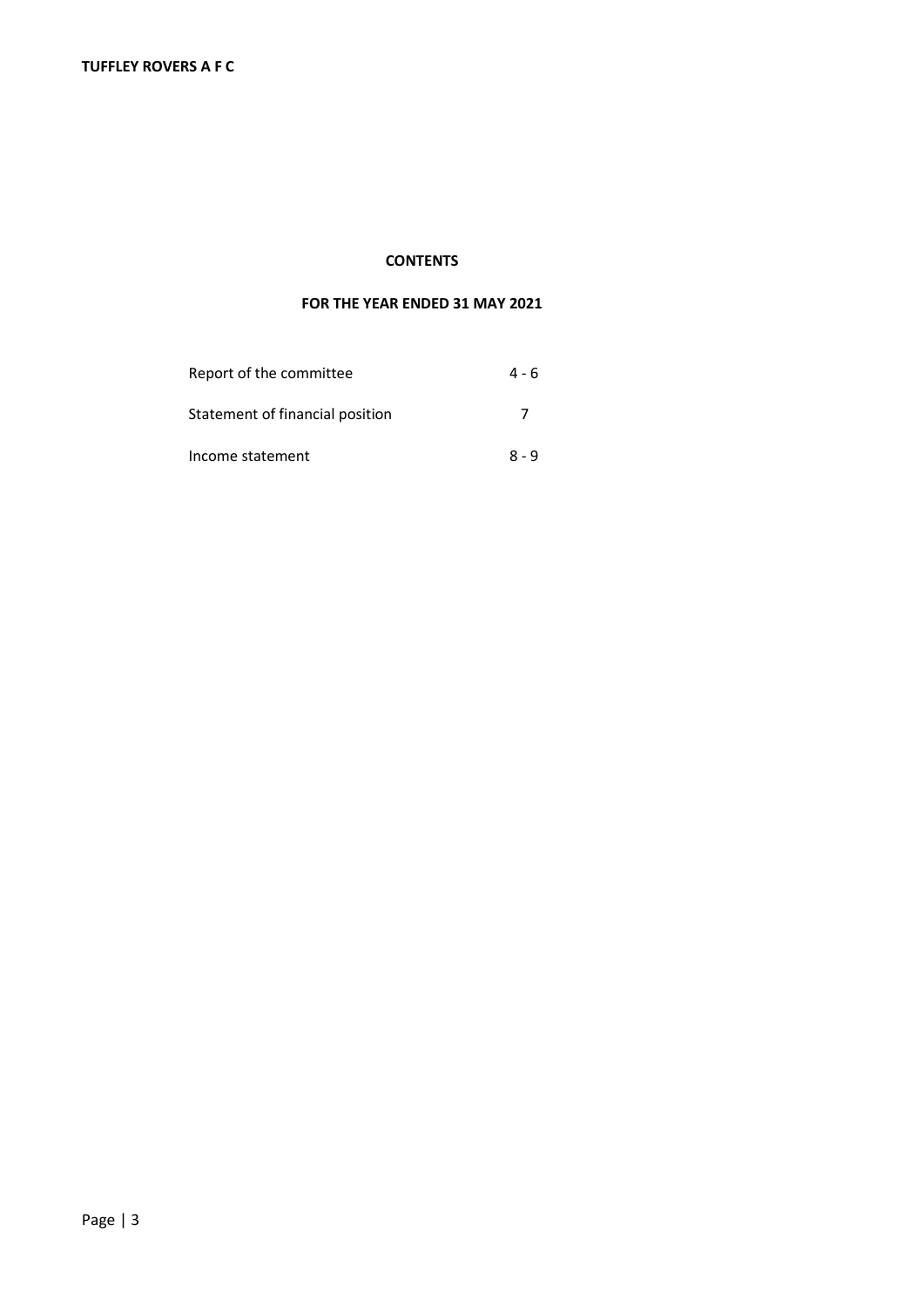#### **REPORT OF THE COMMITTEE**

#### **FOR THE YEAR ENDED 31 MAY 2021**

The committee present their report and accounts for the year ended 31 May 2021.

#### Objectives and activities

Tuffley Rovers Association Football Club were formed in 1929 to provide opportunities to play football in the local community. Since that time, the club has grown so that in 2021 they fielded nine adult (open aged) teams, for both male and female players, and have forged strong links with one of the largest youth football clubs in Gloucestershire.

In addition, the club has a thriving social club, providing a valuable income stream for footballing activities. There is a need to invest in that business in order to sustain and grow income in future years and provide facilities and opportunities for all members of the club.

#### Financial review

Without a doubt the last 12 months for this accounting year has been the most demanding and toughest period for Tuffley Rovers AFC for all included. Below is a brief breakdown in some of those costs that have impacted us the most from June 2020 – May 2021.

#### Replacement drainage and irrigation system at Glevum Park

After many years of a poor playing surface and drainage system, with more games being postponed/abandoned than played, the decision was made by the Exec Committee after seeking consultancy from a FA approved Agronomist with regards to improvements that had to be made to be in a position to continue with games going ahead at Glevum Park.

We were presented with three options in terms of financial commitment/work to be carried out. The option that we decided upon, was not the most expensive, but is significant in terms of cost. However, this meant the longevity of the system would last long into the future than just a short term fix. The total amount of this completed project was £115,000, with a 70% grant from the Football Association. With the Consultancy fees, a few other smaller costs associated to the project meant that the drainage system cost the football club £36,000. An additional £2,500 was raised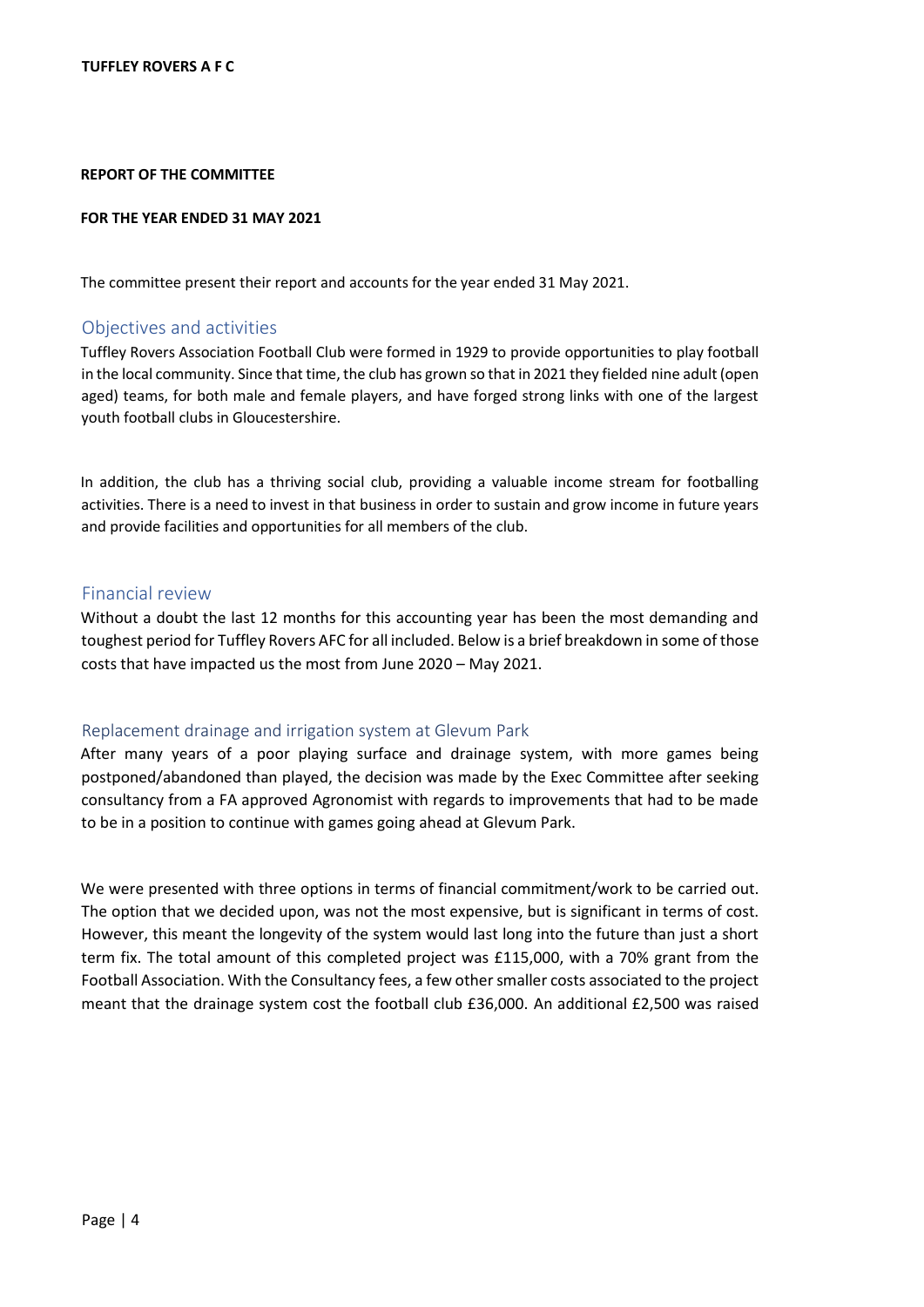towards this project by way of Crowdfunding which members, supporters and some of our sponsors contributed to. This was a project that could not have come at a worse possible time for the club financially, and one that had a very small window of opportunity to make the FA grant application and also procure a specialist sports drainage company to carry out the work. It was a decision that the Executive Committee did not take lightly, but to continue to operate at any level of football, there was little choice but to pursue the project.

## Staff Costs

Even with the business being closed for a considerable amount of time through multiple lockdowns, we still had significant staffing costs above and beyond the use of the Coronavirus Job Retention Scheme (CJRS) which did not cover our employee costs in full. We also had a choice to make when it came to the end of March 2021 around the accrued holiday pay for the financial year, where staff had in the main been placed on Furlough, but still accrued their annual leave entitlement. The decision was made than rather than carry over holiday entitlement into 2021-22, their 2020-21 entitlement would be paid to the staff rather than causing staff shortages meaning issues in operationally managing the bars at the club. This was a significant cost of circa £6,000. With that, and above the CJRS claims - for the period we were able to claim – we carried staffing costs in the region of £14,000 at a time when there was little or no income for the club.

## Brewery/Bar

Some of you may well be aware that the football club had a loan from Molson Coors brewery that we had been paying off for some time. We had reached a point in April 2021 that we were in a position to renegotiate our deal with the brewery, but to be in a stronger position, we needed to clear the remaining loan balance of £3,600 which instead of continuing to pay against stock orders made, we paid it off in one lump sum, to be able to negotiate a better deal for all of our members. This was agreed and paid off. What we are seeing from that and we have a review meeting coming up very soon with our Account Manager is; A lower cost against stock we order, a better financial return from the brewery at year end based on a percentage of total orders/sales, a larger annual sponsorship payment increase from £1,000 to £2,500. With reopening the business across both sites, one of the larger costs came when it came to reopen/restocking the bar. The order alone to reopening in May 2021 came in at £14,000 just to be able to reopen with adequate stock. Our opening/closing stock cost in our social club bar alone is £6,389 meaning that takes some time to reclaim and is always holding. During the lockdown the social club kitchen was in desperate need of a refit to meet food safety standards so we could operate in a safe and hygienic way, with a complete refit, new glasswasher, ice machine, flat top grill, coffee machine as well as consumables and PPE, that project which was needed just as much, if not more than the drainage system at Glevum Park cost the business circa £7,200. With that, there were some electrical works that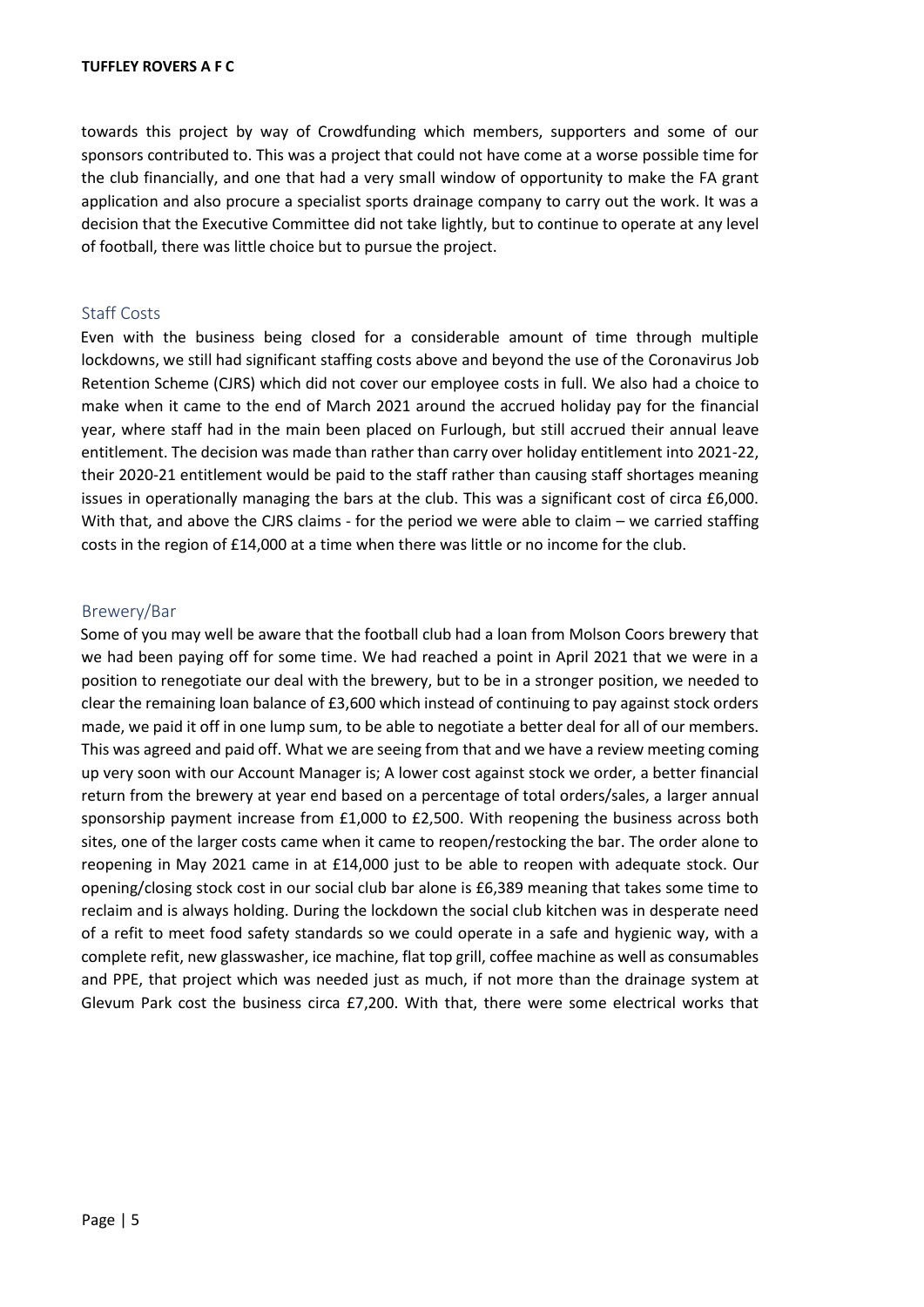needed to be completed and certificated including upgrade on our CCTV at both sites at a cost of £1,300. Some of you that helped support the club by attending the ground in the April 2021 when we were able to operate as a beer garden would have noticed the steel undercover area just outside of the bar. This was purchased off the back of an FA winter support package grant that was made available, in the hope that we would not be going into further lockdowns in 2021, which meant we increased seating capacity, whilst still being compliant with any restrictions that were put in place. The cost of this structure was circa £5,000 with a grant towards the project of £4,000.

On behalf of the committee

….............................................................

Dated: …................................ **FOR THE YEAR ENDED 31 MAY 2021**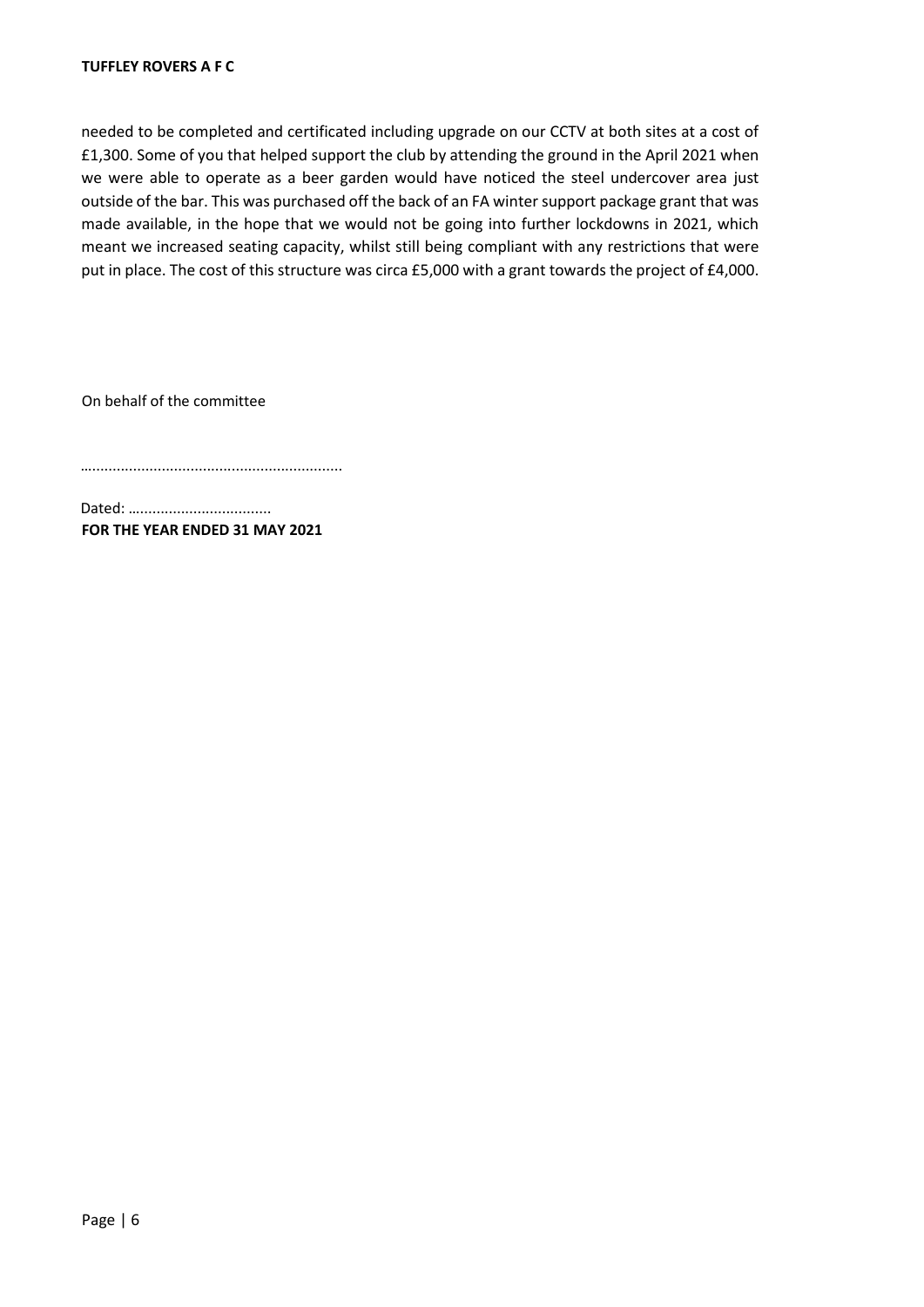# **STATEMENT OF FINANCIAL POSITION**

|                                   | 2021       | 2020       |
|-----------------------------------|------------|------------|
| Fixed assets - land and buildings | 157,480.06 | 105,588.39 |
| <b>Current assets</b>             |            |            |
| <b>Stock</b>                      | 6,389.00   | 6,389.00   |
| Debtors                           | 6,120.00   |            |
| Other debtors                     |            | 131.73     |
| <b>VAT</b>                        | 12,910.18  |            |
| Prepayments                       |            | 138.70     |
| Bank & cash                       | 77,406.47  | 129,677.10 |
|                                   | 260,305.71 | 241,924.92 |
| <b>Current liabilities</b>        |            |            |
| <b>Trade creditors</b>            | 8,508.89   |            |
| <b>Accruals</b>                   | 650.00     |            |
| PAYE, pensions and wages          | 668.05     |            |
| <b>VAT</b>                        |            | 1,227.41   |
| <b>Brewery loans</b>              | 431.56     | 5,693.88   |
|                                   | 10,258.50  | 6,921.29   |
| <b>Net assets</b>                 | 250,047.21 | 235,003.63 |
|                                   |            |            |
| <b>Funds employed</b>             |            |            |
| Surplus/-deficit brought forward  | 235,003.63 | 227,918.29 |
| Surplus/-deficit for the year     | 15,043.58  | 7,085.34   |
| Surplus/-deficit carried forward  | 250,047.21 | 235,003.63 |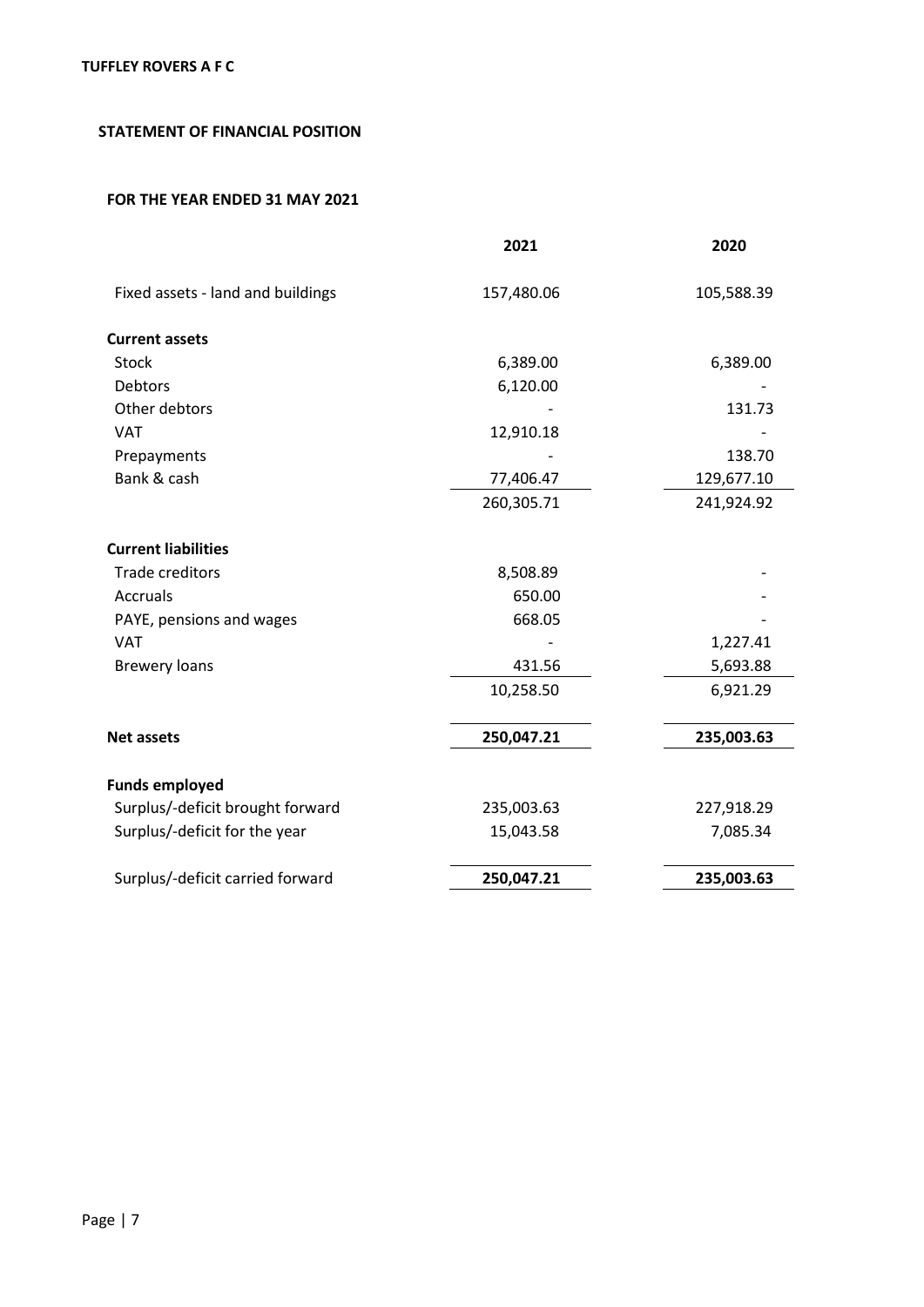# **INCOME STATEMENT**

|                                  | 2021       | 2020         |
|----------------------------------|------------|--------------|
| Income                           |            |              |
| Football                         | 82,703.07  | 37,163.58    |
| Bar                              | 107,433.58 | 232,808.97   |
| Other income                     | 50,266.19  | 27,446.26    |
| Bank interest receivable         | 57.61      |              |
| <b>HMRC CJRS</b>                 | 28,234.83  |              |
|                                  | 268,695.28 | 297,418.81   |
| <b>Direct costs</b>              |            |              |
| Opening stock                    | 6,389.00   | 6,389.00     |
| <b>Bar supplies</b>              | 73,992.77  | 133,594.41   |
| <b>Brewery discounts</b>         | (6,879.05) | (10, 294.81) |
| Closing stock                    | (6,389.00) | (6,389.00)   |
| Bar staff wages                  | 74,487.04  | 71,363.09    |
|                                  | 141,600.76 | 194,662.69   |
| <b>Gross profit</b>              | 127,094.52 | 102,756.12   |
| <b>Premises expenses</b>         |            |              |
| Council rates                    |            | 3,810.96     |
| Water                            | 2,382.99   | 2,088.97     |
| Light & heating                  | 6,955.05   | 7,617.39     |
| Insurance                        | 2,594.04   | 2,687.44     |
| Repairs and maintenance          | 48,977.17  | 33,642.77    |
| Cleaning                         | 489.00     | 1,191.38     |
| Waste disposal                   | 2,088.91   | 838.43       |
| Security                         | 150.00     |              |
|                                  | 63,637.16  | 51,877.34    |
| <b>Admin and other costs</b>     |            |              |
| Printing, postage and stationery | 1,801.45   | 1,418.82     |
| Telephone and internet           | 684.54     | 825.93       |
| TV subscriptions                 | 3,049.44   | 5,179.72     |
| Travel & subsistence             | 1,665.89   | 2,734.85     |
| Bar officers honorariums         | 4,850.00   | 4,350.00     |
| Equipment rental                 | 1,293.66   | 3,098.20     |
| Licences                         | 1,284.32   | 868.65       |
| Accountancy fees                 | 4,328.00   | 2,460.00     |
| Professional fees                | 1,180.00   | 860.00       |
| Entertainment                    |            | 38.33        |